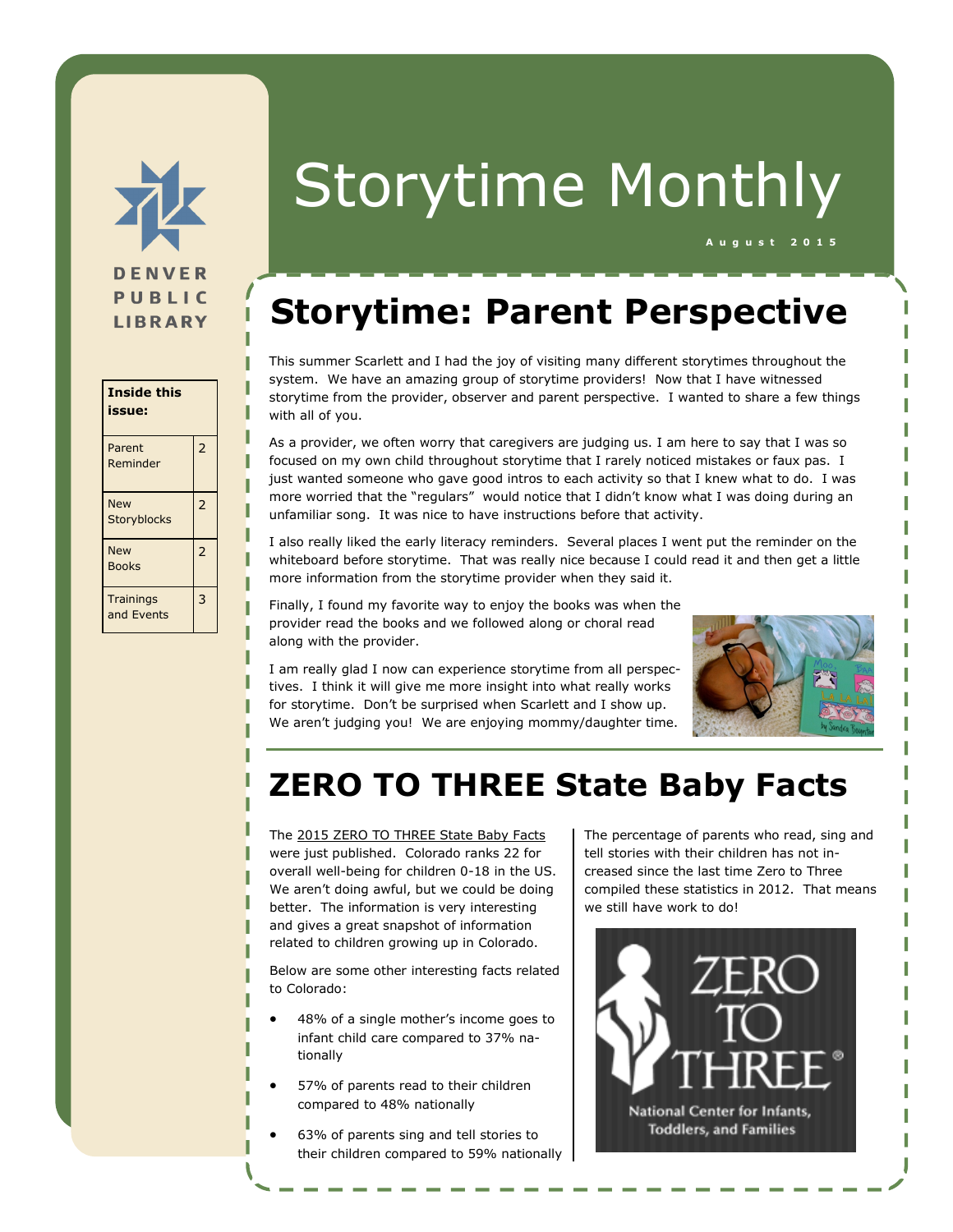

*"There are many little ways to enlarge your world. Love of books is the best* 

> *~ Jacqueline Kennedy*

*of all."*

# **Parent Reminders**

### **[Shake Your Sillies Out](https://www.youtube.com/watch?v=pDx2WUyhEsw)**

Songs like this help kids learn how to follow directions, an important skill when it's time to go to school.

#### **[Sleeping Bunnies](https://www.youtube.com/watch?v=eB7hKLVBsCQ)**

This song helps kids develop self regulation as they learn when to jump and when to sleep.

**[Down On Grandpa's Farm](https://www.youtube.com/watch?v=PCo1j13guIQ)** Making animal sounds is a great way for kids to learn the sounds of letters and syllables.

#### **[May There Always](https://www.youtube.com/watch?v=knzyY7K8g1I)**

This song is a great vocabulary builder. Simply switch out words you want to introduce.

These reminders were all included in the ukulele share session from August. If you have some great reminders that you would like to share, send them to: ldengerink@denverlibrary.org П П П



### **New Storyblocks Videos!**

### **Recently, the new [Storyblocks](http://www.storyblocks.org/) videos were published!**

This year, CLEL expanded the language selection to French and Arabic. Five languages are now represented on the site!

Several staff members from DPL participated in the videos including, Lauren Dennis, Alberto Pellicer, Rinh Pham and Cecilia Hem Lee.

In addition, Mary Pearl set-up everything and helped with the videoing at PBS. CLEL is always looking for new people to participate each year. Let Mary know if you might be interested, especially if you speak another language.

Check out [Cecilia's](http://www.storyblocks.org/videos/mi-burrito/)  [fun video:](http://www.storyblocks.org/videos/mi-burrito/)



### **New Books**

### **Daylight Starlight Wildlife**  *by Wendell Minor*

A great introduc- $\ddot{\mathbf{S}}$ tarliaht: tion to *diurnal (daytime) and nocturnal (nighttime)* animals.

By day a red-tailed hawk soars through sky, and by night a barn owl silently swoops through it. Great book to introduce many Colorado animals that are active throughout the day.

**One Word from Sophia**  *by Jim Averbeck and Yasmeen Ismail*



One Sophia has Vor one true de- $S^{from}_{\text{ophia}}$  sire for her birthday — a

giraffe. But she has Four Big Problems in the way: Mom, Dad, Uncle Conrad and Grand-mama.

She tries varied ways to convince each family member. In the end all it takes is one word.

*Dad's First Day by Mike Wohnoutka*



Dad's All summer Oliver and his dad played together. Now it's time for Oliver to start school!

On the first day, Oliver's dad isn't quite ready. Suddenly he feels nervous. His tummy hurts, and he would rather stay home.

But Oliver isn't convinced. Hopefully, he can convince his dad how great school is.